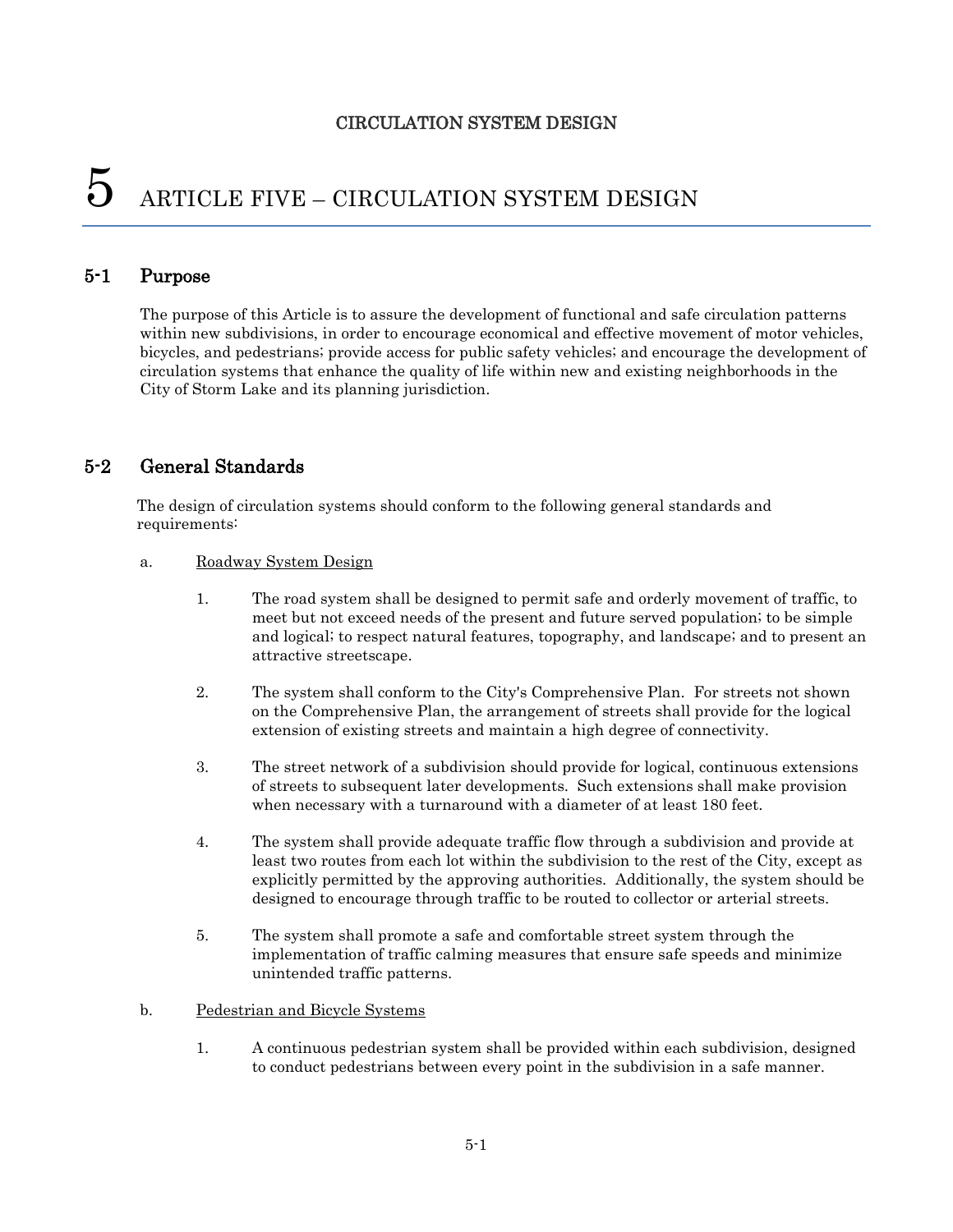- 2. In new subdivisions, the pedestrian system will ordinarily be provided by sidewalks placed parallel to and on both sides of each street, with exceptions permitted on culde-sac streets, to preserve natural features, to create visual interest, or maintain greenways and pedestrian ways proposed in the Storm Lake Comprehensive Plan.
- 3. All aspects of the pedestrian system, including sidewalks and intersection crossings, must be designed to comply with the Americans with Disabilities Act.
- 4. Bikeways or recreational trails shall be required when specifically indicated by the Comprehensive Plan. Any land dedicated for trail development shall be credited toward the satisfaction of pedestrian system and open space standards set forth by this ordinance.

## 5-3 Street Hierarchy and Design

#### a. Characteristics of the Hierarchy

- 1. Streets shall be classified according to a street hierarchy with design tailored to function.
- 2. The street hierarchy shall be defined by road function and projected average daily traffic (ADT), as calculated by trip generation rates using standards approved by the City Infrastructure and Public Facilities Director.
- 3. Each residential street shall be classified and designed to meet appropriate standards for its entire length.
- 4. The applicant shall demonstrate to the satisfaction of the approving agencies that the distribution of traffic created by the subdivision will not exceed the design capacity of the proposed street system and its individual segments.
- 5. The categories, functions, and projected traffic loads of the street hierarchy are set forth in Table 5-1.
- b. Roadway Width
	- 1. Roadway width for each street classification is determined by parking and curbing requirements based on form or intensity of adjacent development.
	- 2. To promote economical and environmentally responsible development of streets, minimum roadway width should generally be used. Minimum roadway widths are set forth in Table 5-2.
- c. Curbs Gutters, and Shoulders
	- 1. Curbing shall be required for the purposes of safety, drainage, and protection of the pavement edge, as set forth in Table 5-3.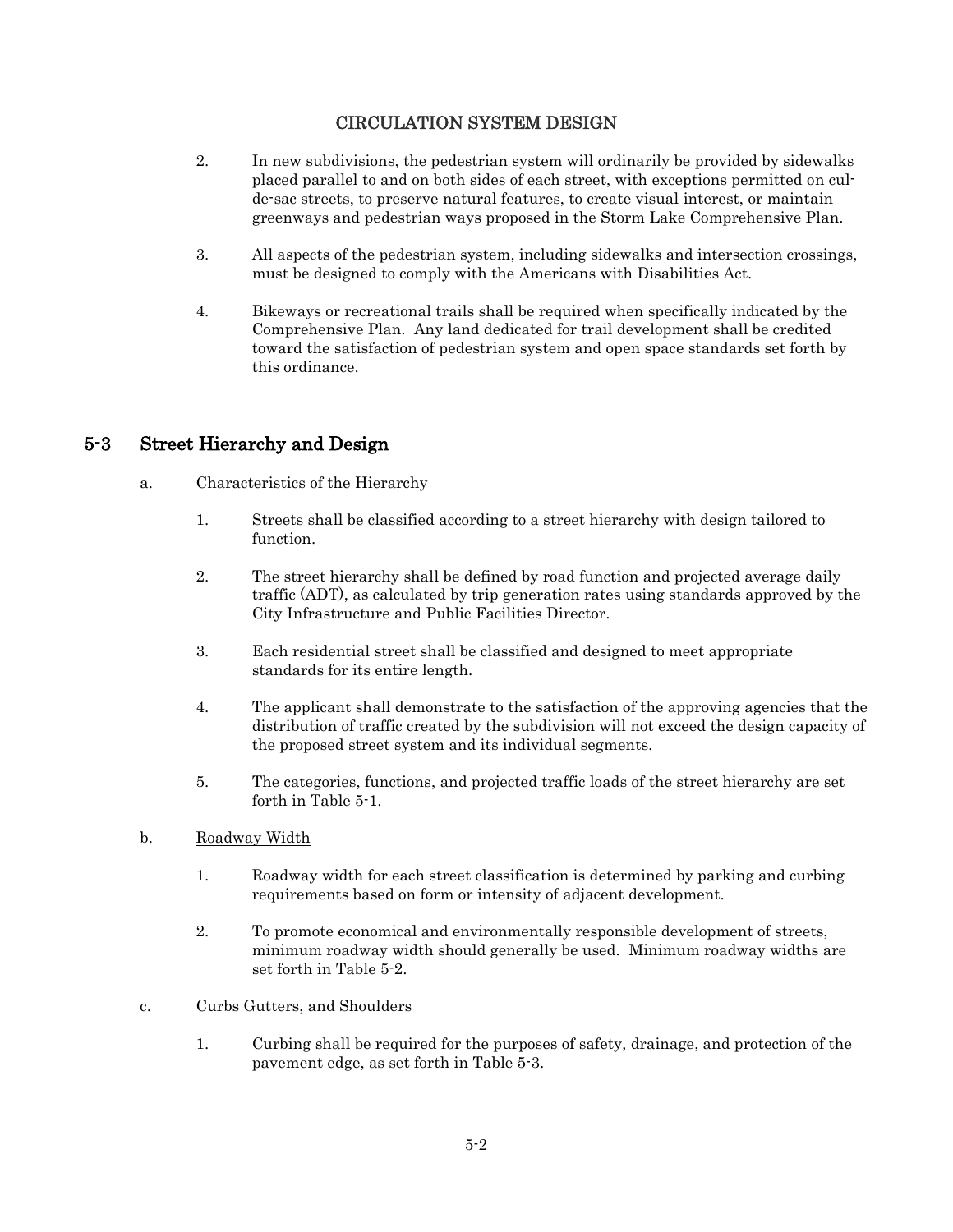- 2. Requirements for curbs vary according to street function and the nature of adjacent development. Adjacent development is defined as urban or rural as follows:
	- (a) Rural: Residential or predominately agricultural land use where average lot frontage exceeds 150 feet.
	- (b) Urban: Residential land use where average lot frontage is less than or equal to 150 feet; or adjacent land uses include commercial, office, industrial, or civic use types and are served by municipal utilities.
- 3. Where curbing is not required, edge definition and stabilization shall be provided.
- 4. Where curbing is required, shoulders and drainage swales may be used only if soils or topography make the provision of shoulders preferable to curbs; or where the character of an area is preserved by the use of shoulders and drainage swales.
- 5. Shoulders, when developed, shall be at least eight feet in width on each side for all streets; and located within right-of-way. Swale width is site-specific. Shoulders shall consist of stabilized turf or other acceptable material.
- 6. All curbs shall provide ramps for accessibility by handicapped people consistent with the requirements of the Americans with Disabilities Act.
- 7. Curb construction shall follow standards established by the City of Storm Lake.
- 8. The design and installation of curbs, gutters, and shoulders shall be consistent with an approved Storm Water Management Plan for the subdivision.

#### d. Sidewalks

- 1. Sidewalk requirements are determined by road classification and intensity of development, as set forth in Table 5-3.
- 2. Where sidewalks are not otherwise required by Table 5-3, the City may require their installation if necessary to provide access to generators of pedestrian traffic or major community features; to continue a walk on an adjacent street; to link parts of the city; or to accommodate future development.
- 3. Unless otherwise approved, sidewalks shall be placed generally parallel to streets within right-of-way. Exceptions are possible on cul-de-sacs, to preserve important natural features or to accommodate topography or vegetation; when applicant shows an alternative for a safe and convenient pedestrian system.
- 4. In commercial areas with on-street parking or traffic speeds below 30 mph, sidewalks may abut curb.
- 5. Pedestrian easements at least 12 feet in width may be required through the center of blocks over 600 feet in length if deemed necessary by the approving authorities to provide access to schools or community facilities; or to maintain a continuous pedestrian network within and between subdivisions and districts of the City of Storm Lake and its jurisdiction.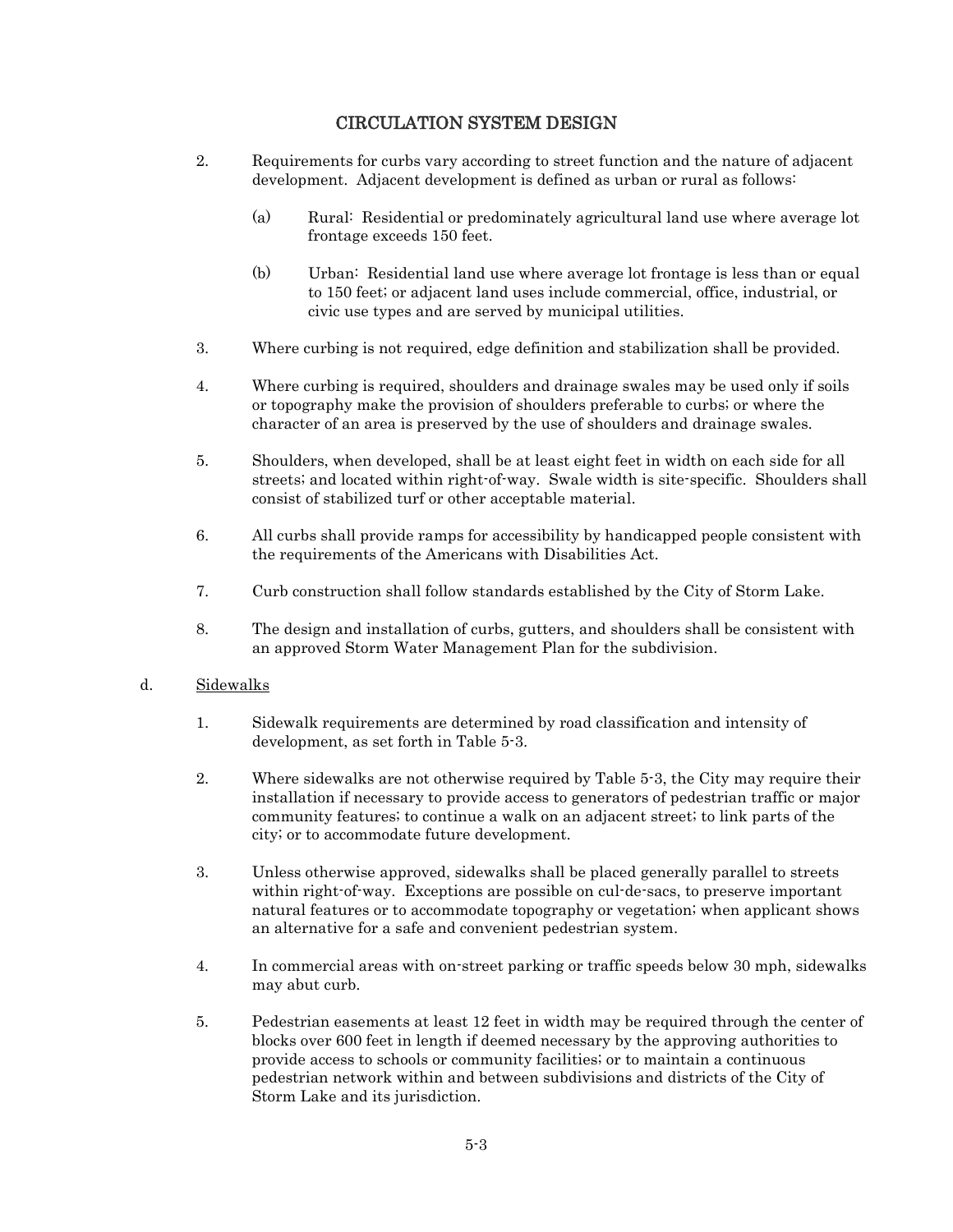- 6. All sidewalks shall be constructed according to current standards in use by the City of Storm Lake and shall comply with standards of the Americans with Disabilities Act.
- 7. All sidewalks, crossings, and other segments of a continuous pedestrian system must comply with standards of the Americans with Disabilities Act.

#### e. Bikeways and Recreational Trails

- 1. Bikeways and recreational trails shall be required in subdivisions when specified as part of the Comprehensive Plan.
- 2. All off-street recreational trails shall be a minimum of ten feet in width for two-way traffic and comply with the Americans with Disabilities Act. Surfacing of trails shall be acceptable to the City of Storm Lake. Gradients for bikeways and recreational trails should not exceed five percent, except for short distances.
- 3. Recreational trails may satisfy part of the requirements of this ordinance for sidewalks or open space.
- 4. All residential streets shall utilize bicycle safe drainage grates at storm sewer inlets and shall be consistent with an approved Storm Water Management Plan for the subdivision.
- f. Right-of-Way
	- 1. Measurement: The right-of-way of a street shall be measured from lot line to lot line, and shall be wide enough to contain the roadway, curbs or shoulder, sidewalks and sidewalk setbacks, other necessary graded areas, and utilities.
	- 2. Any right-of-way that continues an existing street shall be no less than that of existing street.
	- 3. The requirements for right-of-ways for functional categories of roads are set forth in Table 5-3.
	- 4. Dedications: Dedications of right-of-way for collector, sub collector, community, or arterial streets shall be made consistent with the Comprehensive Plan.

#### g. Street Design Standards

- 1. Street Design Standards shall follow the Statewide Urban Design and Specifications [\(SUDAS\)](http://www.iowasudas.org/) Manual where practical.
- 2. All streets shall be paved to current standards as established in City Specifications and consistent with the [SUDAS](http://www.iowasudas.org/) manual.
- 3. Continuity of Arterial or Collector Streets- No subdivision shall prevent the extension of arterial or collector streets through and beyond the subdivision. The subdivider may plan and design collector streets not designated in the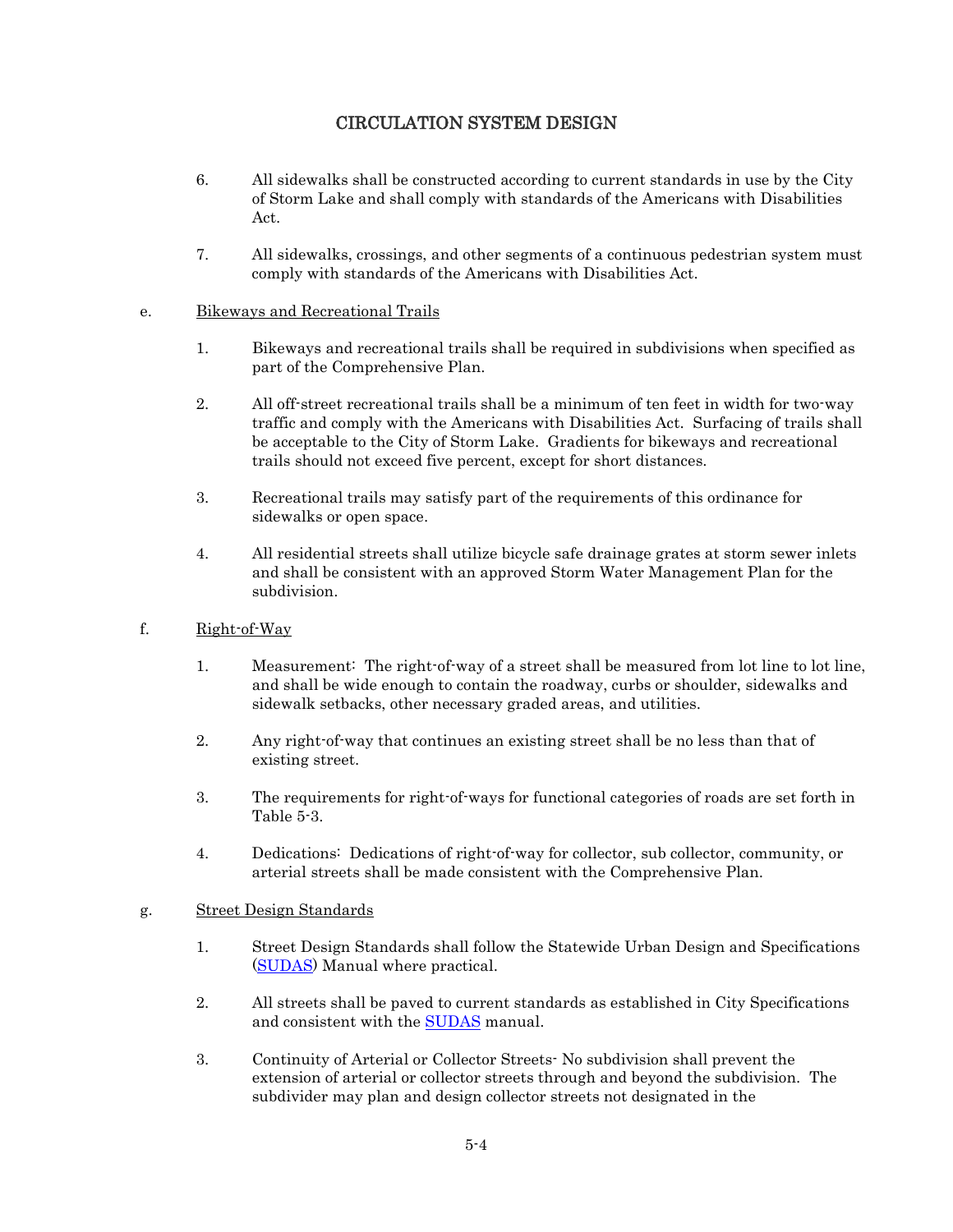Comprehensive Plan subject to the approval of the City Council.

- 4. Cul-de-sacs
	- (a) Cul-de-sac streets designed to have one end permanently closed shall not exceed 300 feet in length and shall be designed so that vision from entrance to end is not restricted.
	- (b) The closed end of a cul-de-sac shall have a turnaround with a street property line diameter of at least 114 feet in residential subdivisions. In commercial or industrial areas, the diameter shall be designed to accommodate commercial vehicle maneuvers appropriate to the type of uses planned for the subdivision.
- 5. Street Grades Required street grades are set forth in Table 5-2.
- 6. Street Intersections
	- (a) Streets shall intersect as nearly at right angles as possible, unless limited by topography, existing street alignments, or other clearly defined constraints.
	- (b) In most cases, no more than two streets should intersect at a single intersection.
	- (c) Local streets shall not provide intersections with major arterials.
	- (d) New intersections along one side of an existing or proposed street shall, if possible, align with intersections on the other side of the street. Offsets between adjacent intersections shall measure at least 150 feet between centerlines. The use of traffic calming strategies is encouraged where local streets intersect with collector streets.
	- (e) Intersection design standards are set forth in Table 5-2.
- 7. Block Size
	- (a) The length, widths, and shapes of blocks shall be suited to the proposed land use and design of the proposed subdivision. Blocks within urban subdivisions shall not exceed 600 feet in length, unless necessitated by exceptional topography or other demonstrable constraints. Blocks within conservation design subdivisions shall not exceed 1,320 feet.

#### 5-4 Lighting and Wiring

- a. Underground Wiring
	- 1. All electric, telephone, television, cable TV, and other communication lines shall be provided by underground wiring within easements or public right-of-way, except where in the opinion of the approving authorities, such location is not feasible. Poles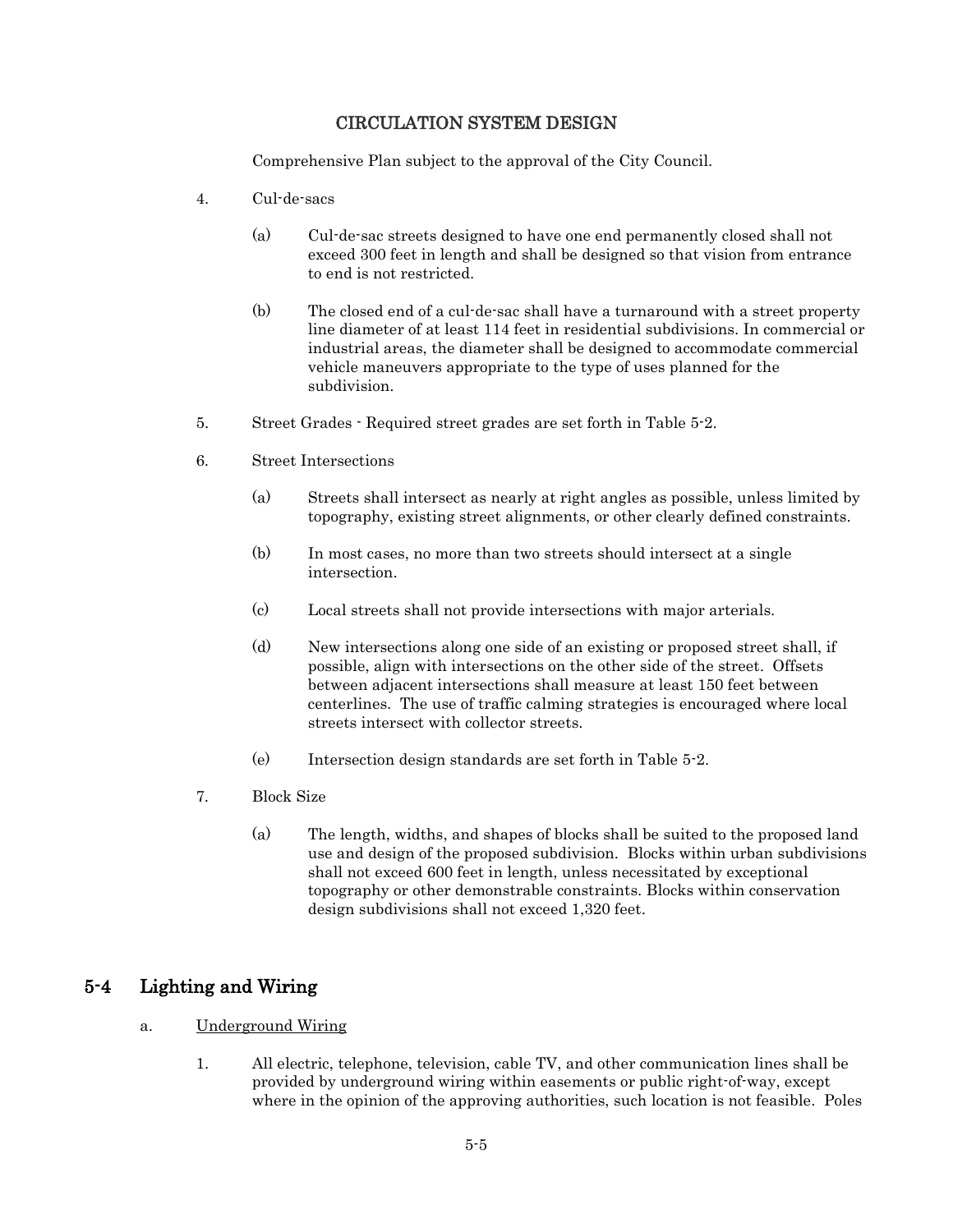for permitted overhead lines shall be placed in rear lot line easements; or in other locations designed to lessen their visual impact.

2. New lots adjacent to existing overhead service may utilize that service; however, new local service connections shall be underground.

# TABLE 5-1: Street Hierarchy

| <b>Street Type</b>            | Function                                                                                                                                                                                                                                                                                                                                                                                                                                                                                                                                     | Guideline Maximum<br><b>ADT</b> |
|-------------------------------|----------------------------------------------------------------------------------------------------------------------------------------------------------------------------------------------------------------------------------------------------------------------------------------------------------------------------------------------------------------------------------------------------------------------------------------------------------------------------------------------------------------------------------------------|---------------------------------|
| Lane, Court, or<br>Cul-de-sac | Street providing private or controlled access to no<br>more than twelve housing units.                                                                                                                                                                                                                                                                                                                                                                                                                                                       | $120 - 150$                     |
| Local                         | Provides frontage to lots and carries traffic with<br>origin or destination on street itself. Carries least<br>traffic at lowest speed. East-west orientation<br>provides best solar access. Local residential<br>streets usually do not interconnect with adjoining<br>neighborhoods or subdivisions. Bike Boulevards<br>can be accommodated on local streets that do<br>connect to adjoining neighborhoods or<br>subdivisions.                                                                                                             | 250-1,000                       |
| Collector                     | Conducts and distributes traffic between local<br>streets and major streets in the community.<br>Carries larger volume of traffic. Residential<br>collectors interconnect and provide through access<br>between residential neighborhoods. Collector<br>streets should preserve one through traffic lane in<br>each direction, without encroachment by parking.<br>Collectors may be included in the city's Surface<br>Transportation Program system for federal aid.<br>Bike Boulevards can be accommodated on collector<br>streets.        | 1,000-2,000                     |
| Minor Arterials               | Provides community wide access between<br>residential neighborhoods and to other activity<br>centers in Storm Lake, including downtown and<br>major commercial facilities. Direct access may be<br>provided to other arterial streets. Parking should<br>generally be prohibited on other arterials. Other<br>arterials should be excluded from residential<br>areas. These streets are part of the Surface<br>Transportation Program system for federal aid.<br>Bike accommodations on minor arterials should be<br>designed as bike lanes. | 2,000-6,000                     |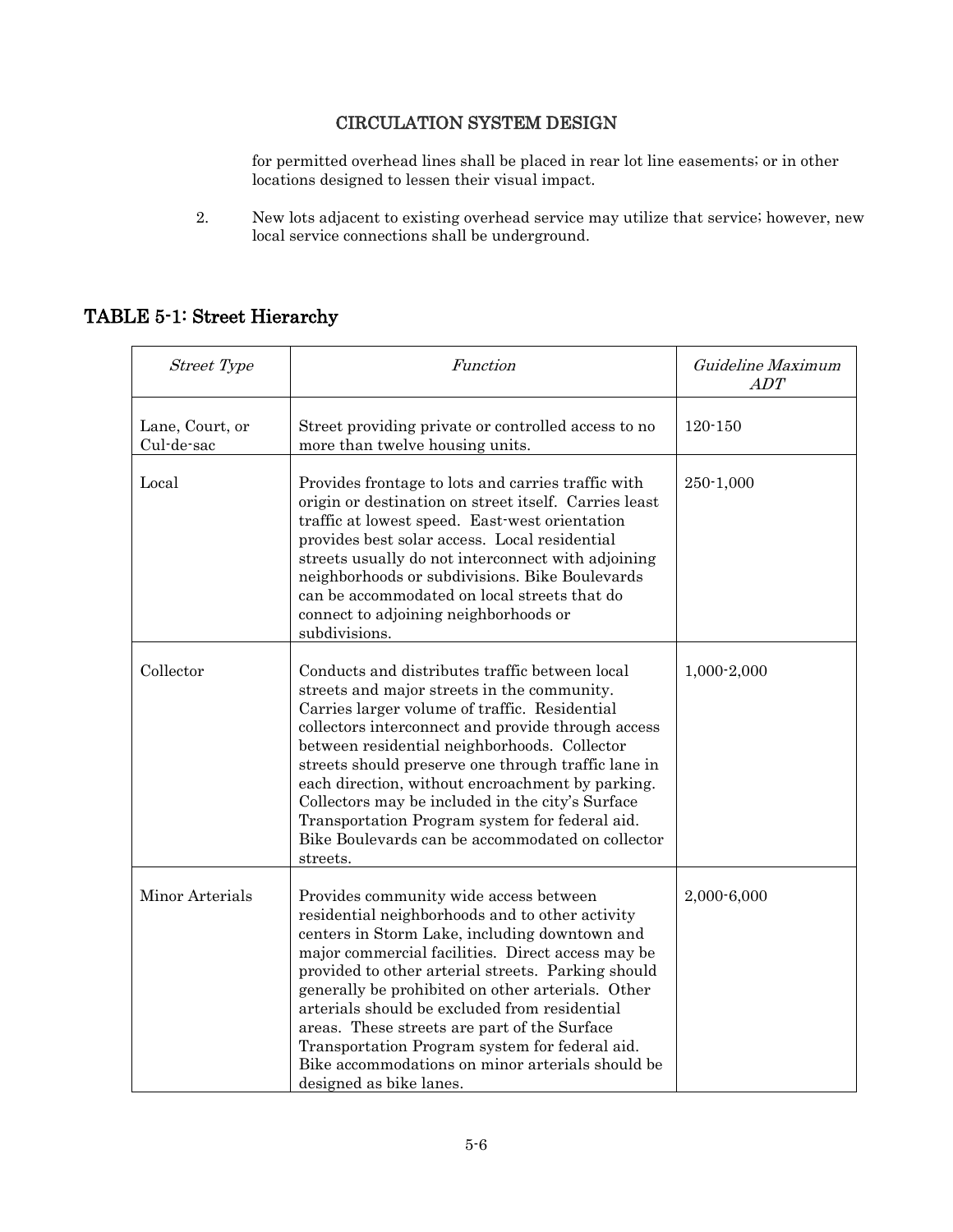## TABLE 5-2: Street Right-of-Way, Widths, and Grades

Street Right-of-Way and Widths. Minimum rights of way shall be provided as follows:

- 1. Thoroughfares 80 feet
- 2. Collector streets 80 feet
- 3. Residential or minor streets 60 feet
- 4. Cul-de-sac 130 feet in diameter
- 5. Alleys 20 feet

Street Widths. Streets shall have a width and cross section that matches the street type appropriate to the subdivision using the following street types as guidelines:

- 1. Local Street (Residential and Commercial)
	- Street Type A Local Street with parking on both sides to be applied where parking is developed to minimum required off-street parking thresholds.

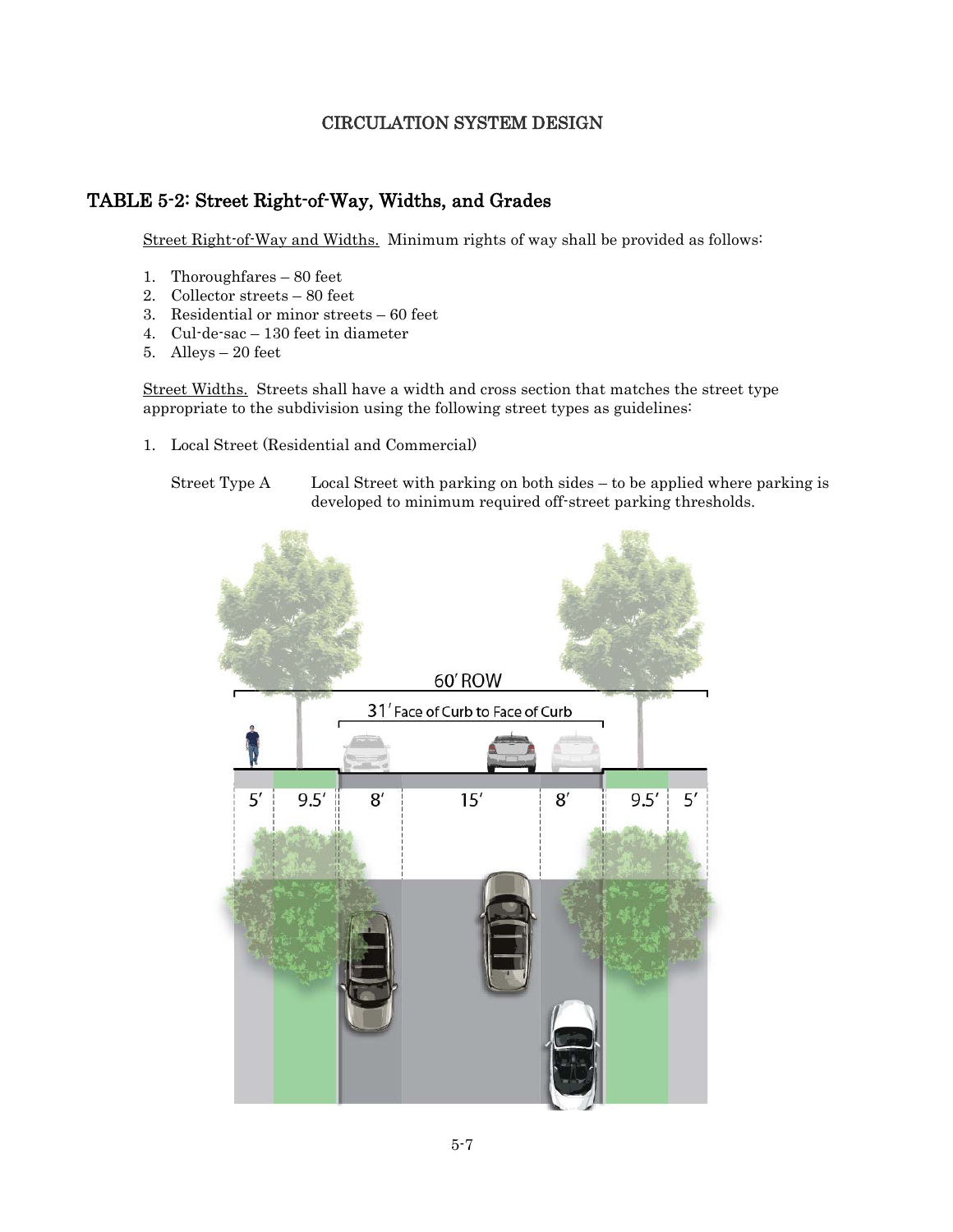Street Type B Local Street with parking on one side – to be applied to subdivisions where adequate off street parking is provided

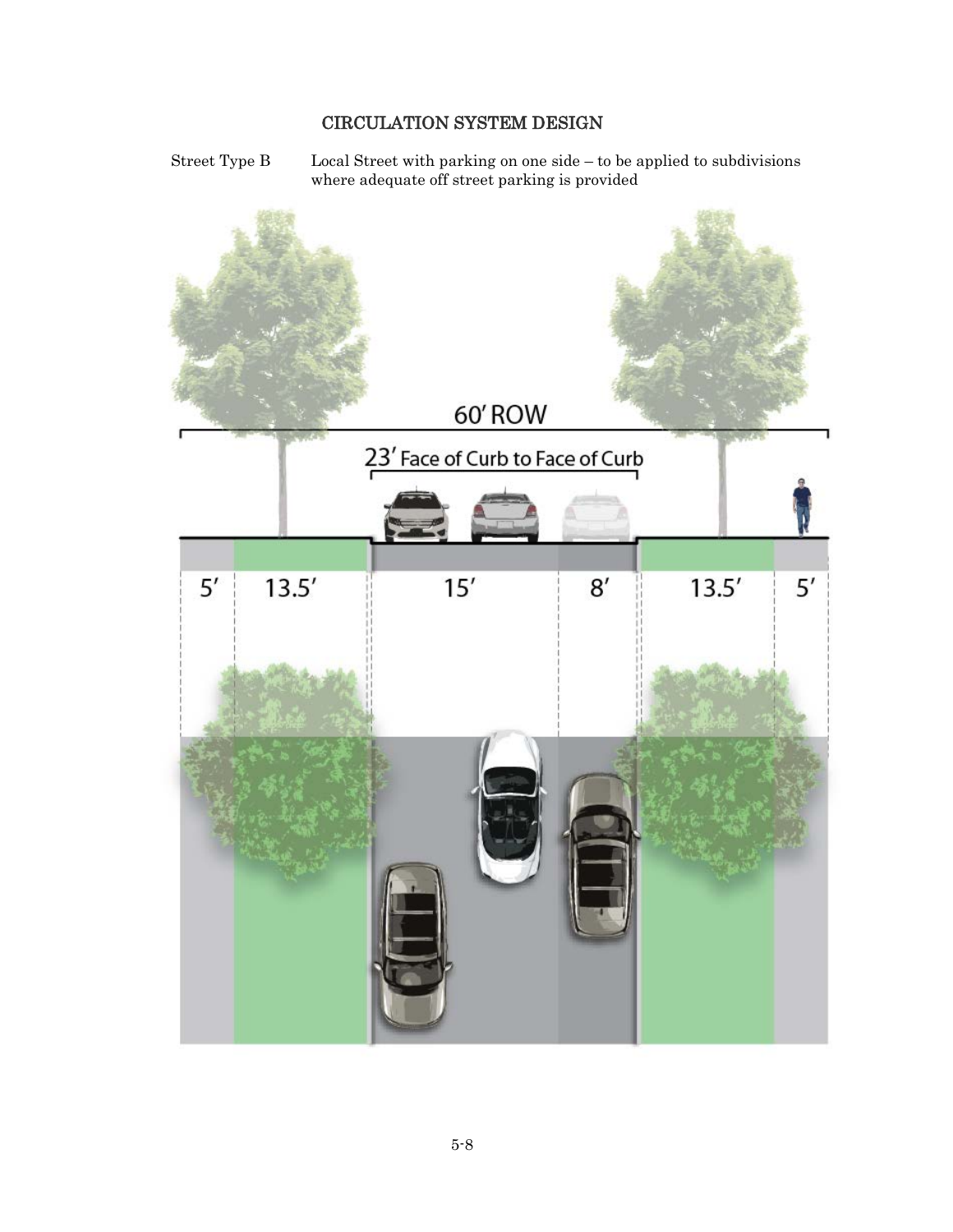Street Type C Local street with no parking – to be applied to subdivisions where development type/pattern includes ample off street parking accommodations including parking areas for visitors/guests typically maintained through a homeowner association or other private entity.

![](_page_8_Picture_2.jpeg)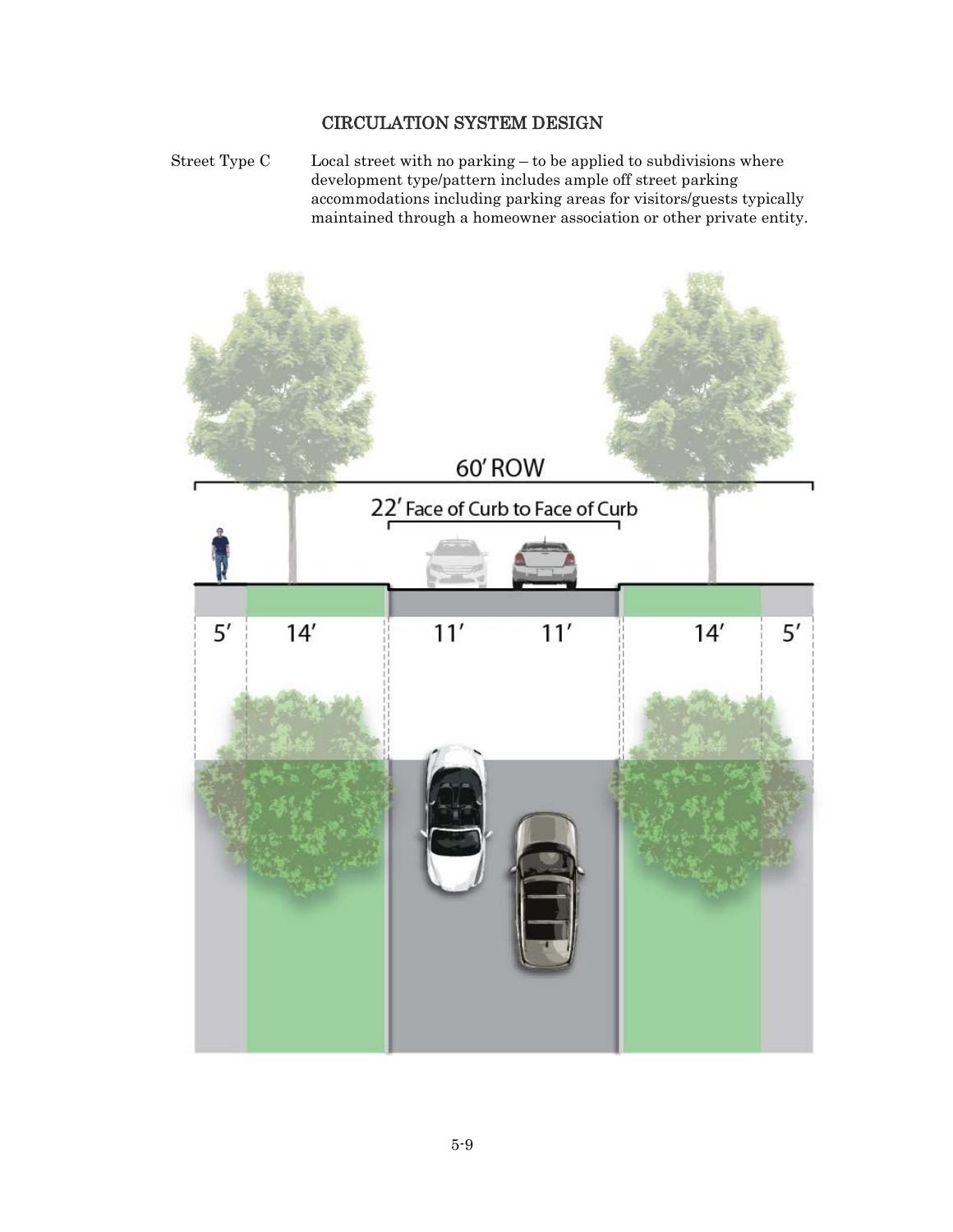2. Collector/Arterial Street

Street Type D Collector Street through residential neighborhood with parking on one side

![](_page_9_Picture_3.jpeg)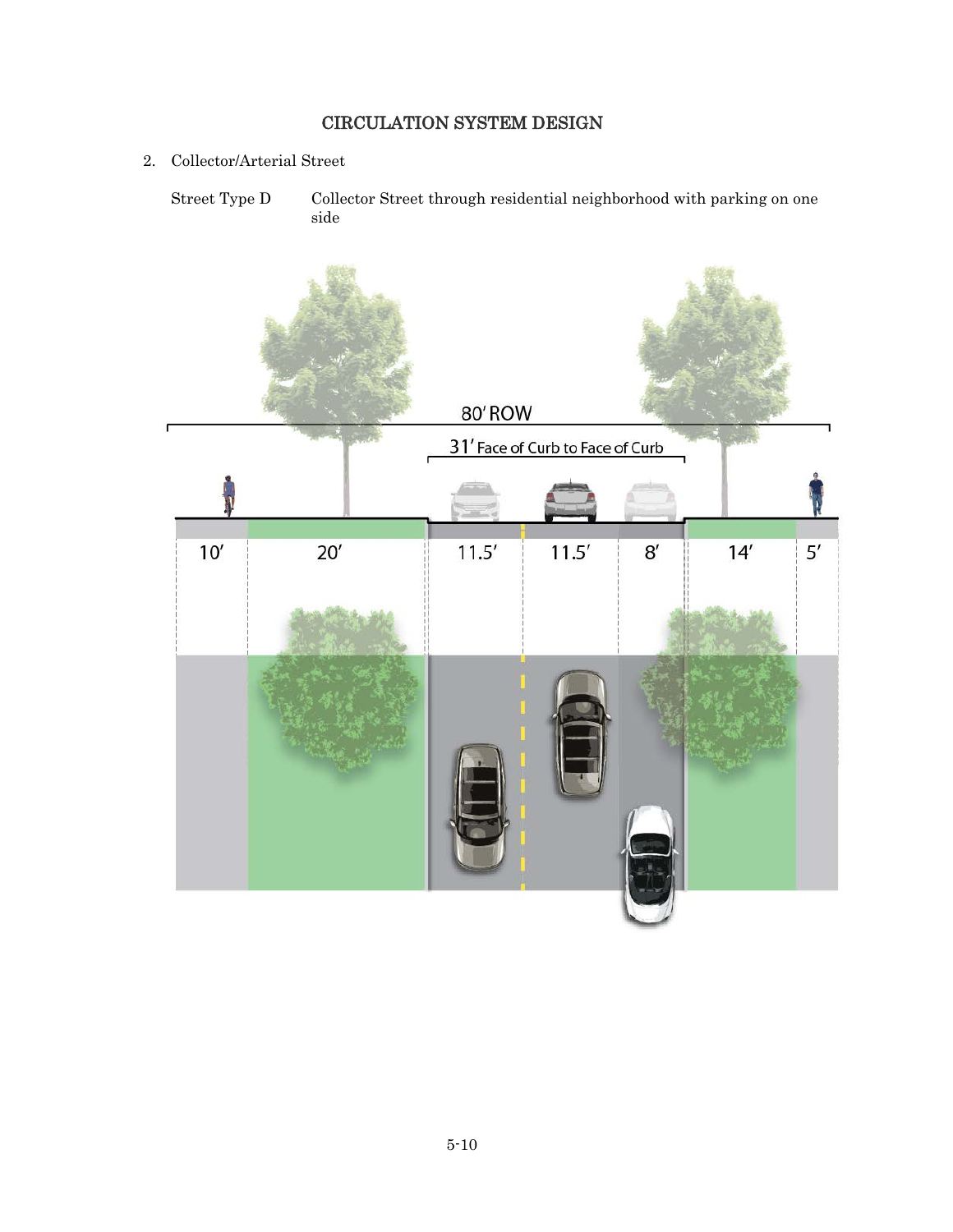Street Type E Collector Street in residential neighborhood with parking on both sides

![](_page_10_Figure_2.jpeg)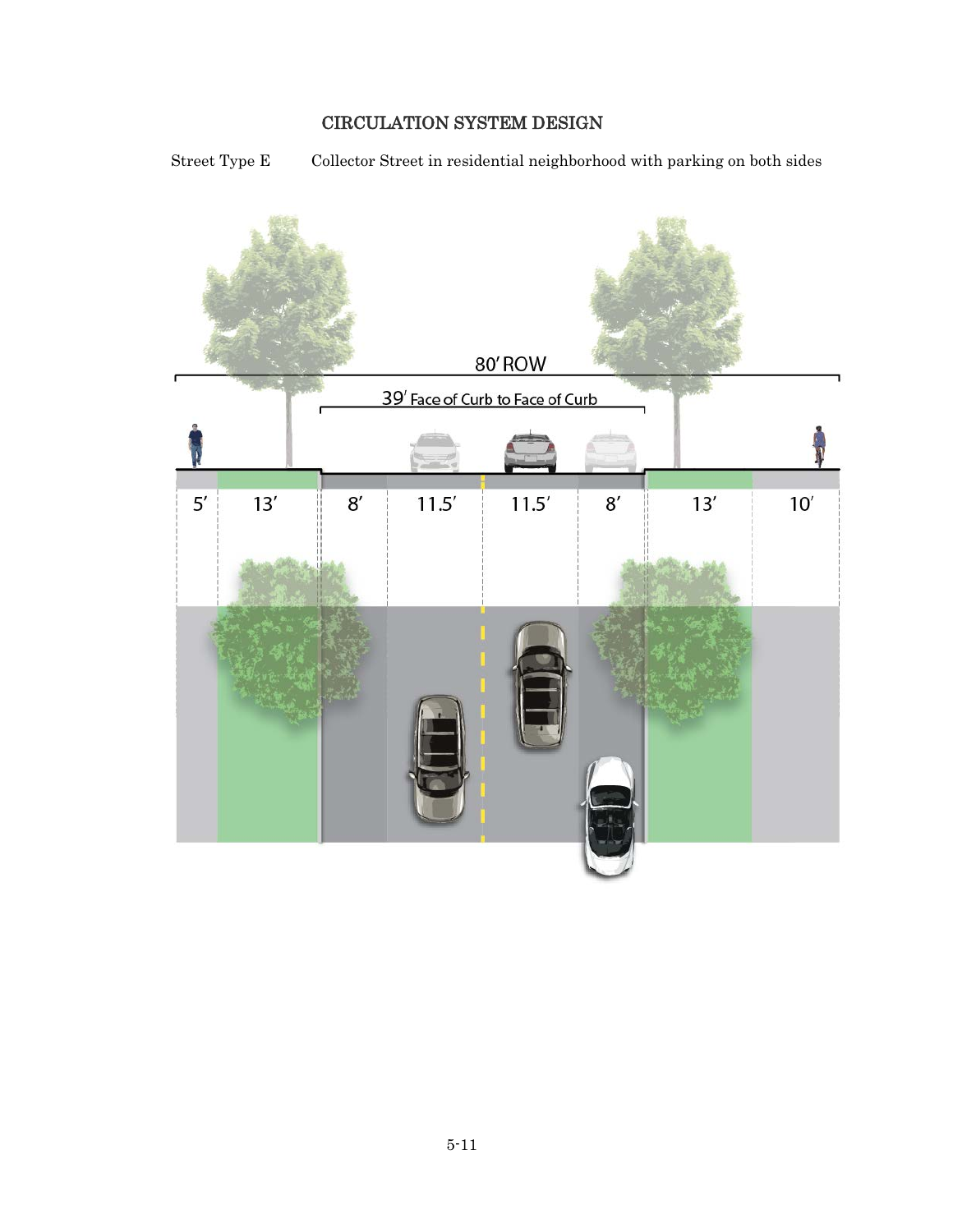Street Type F Collector Street in residential neighborhood with no street parking and bike lanes on street

![](_page_11_Figure_2.jpeg)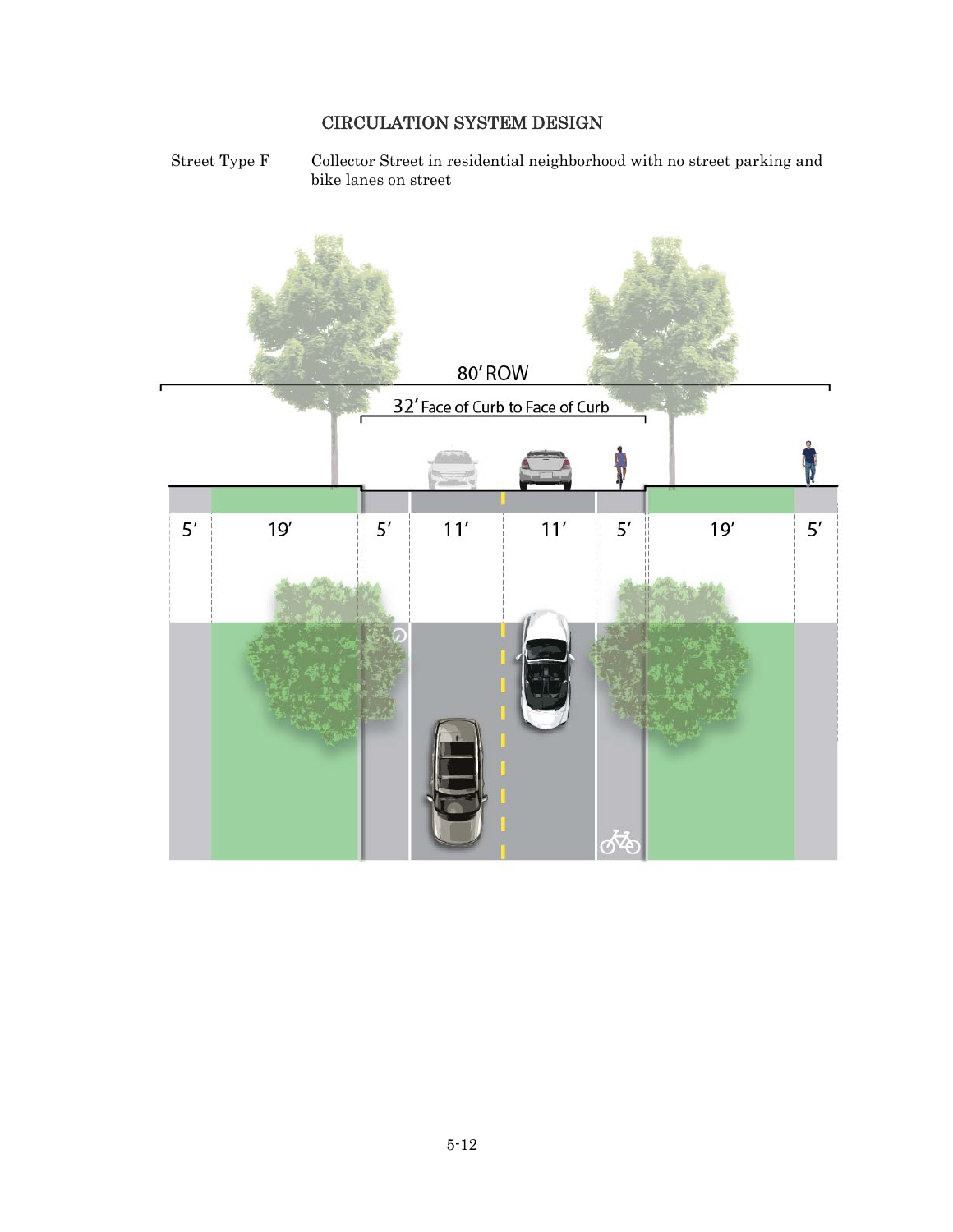Street Type G Collector Street in commercial neighborhood with on street parking and bike lanes on street

![](_page_12_Picture_2.jpeg)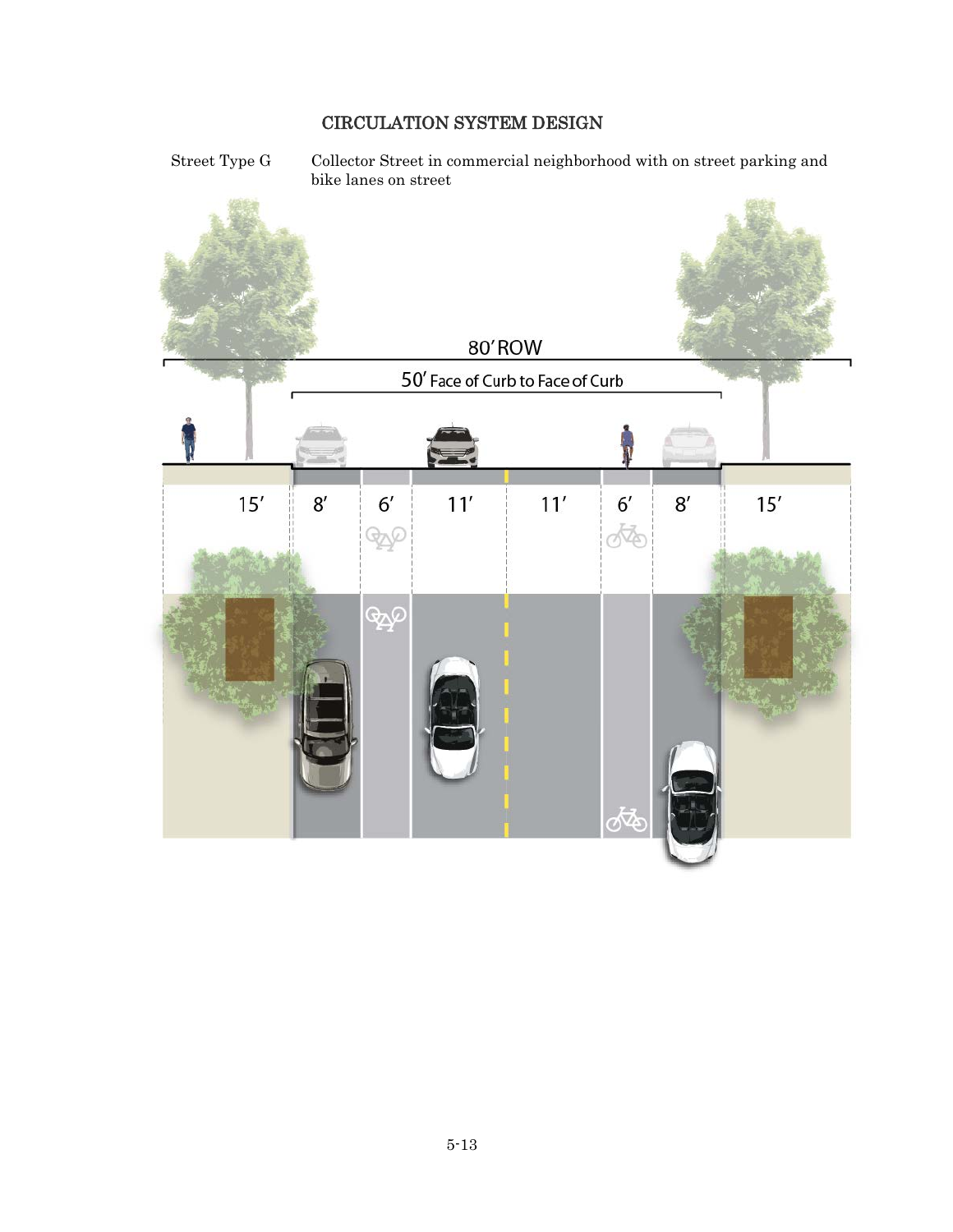![](_page_13_Figure_1.jpeg)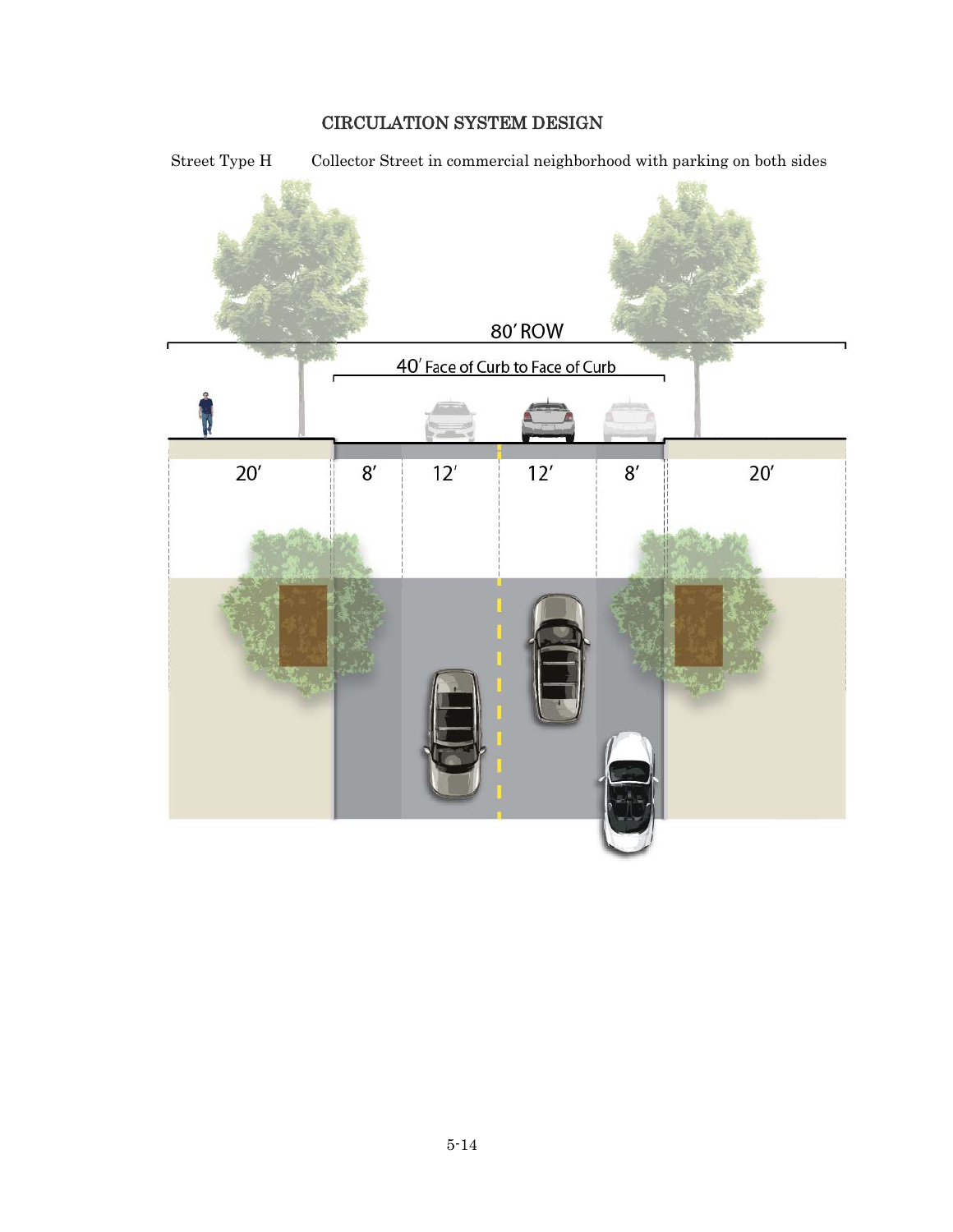![](_page_14_Figure_1.jpeg)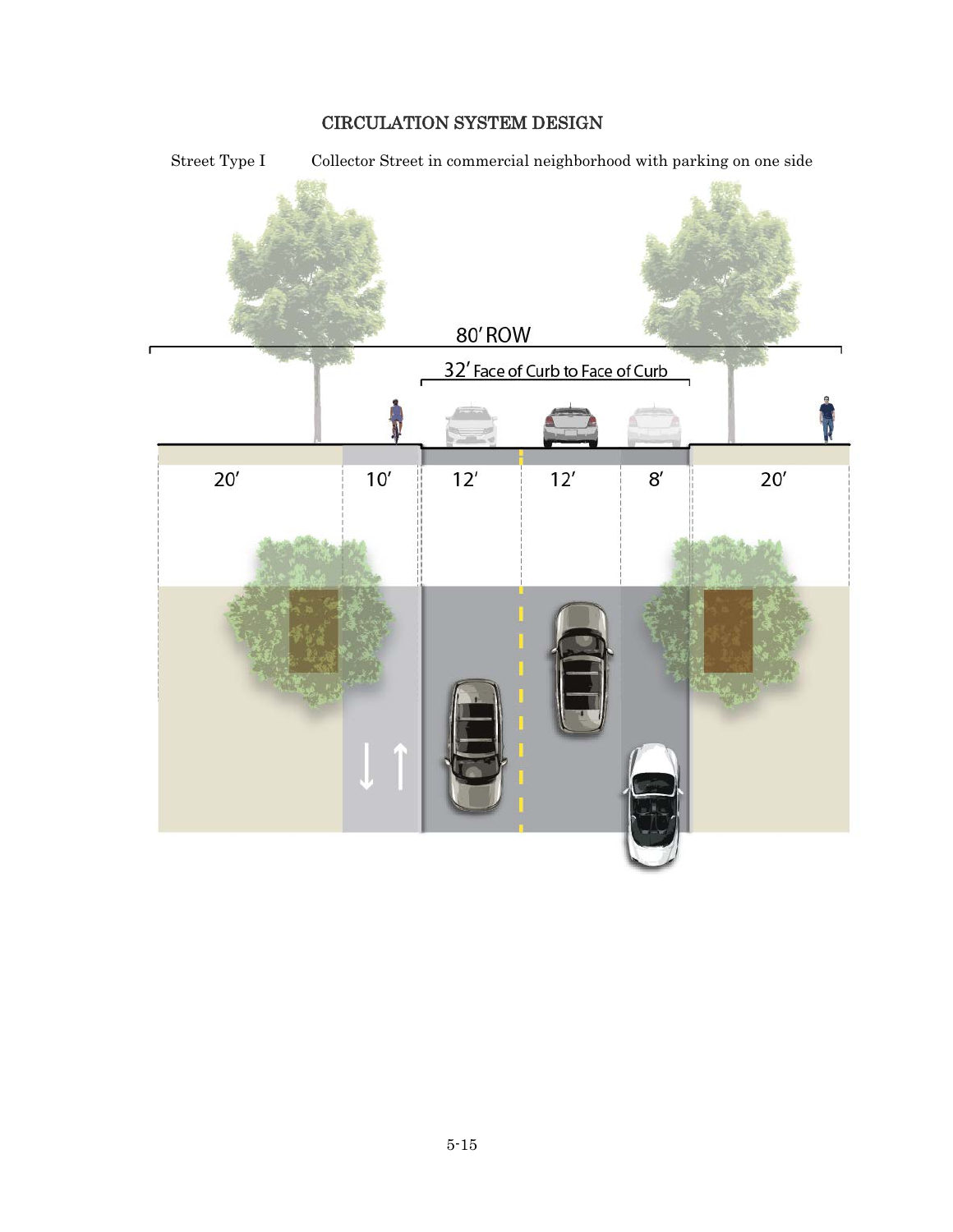Street Type J Collector Street in commercial neighborhood 3 lane complete street configuration

![](_page_15_Figure_2.jpeg)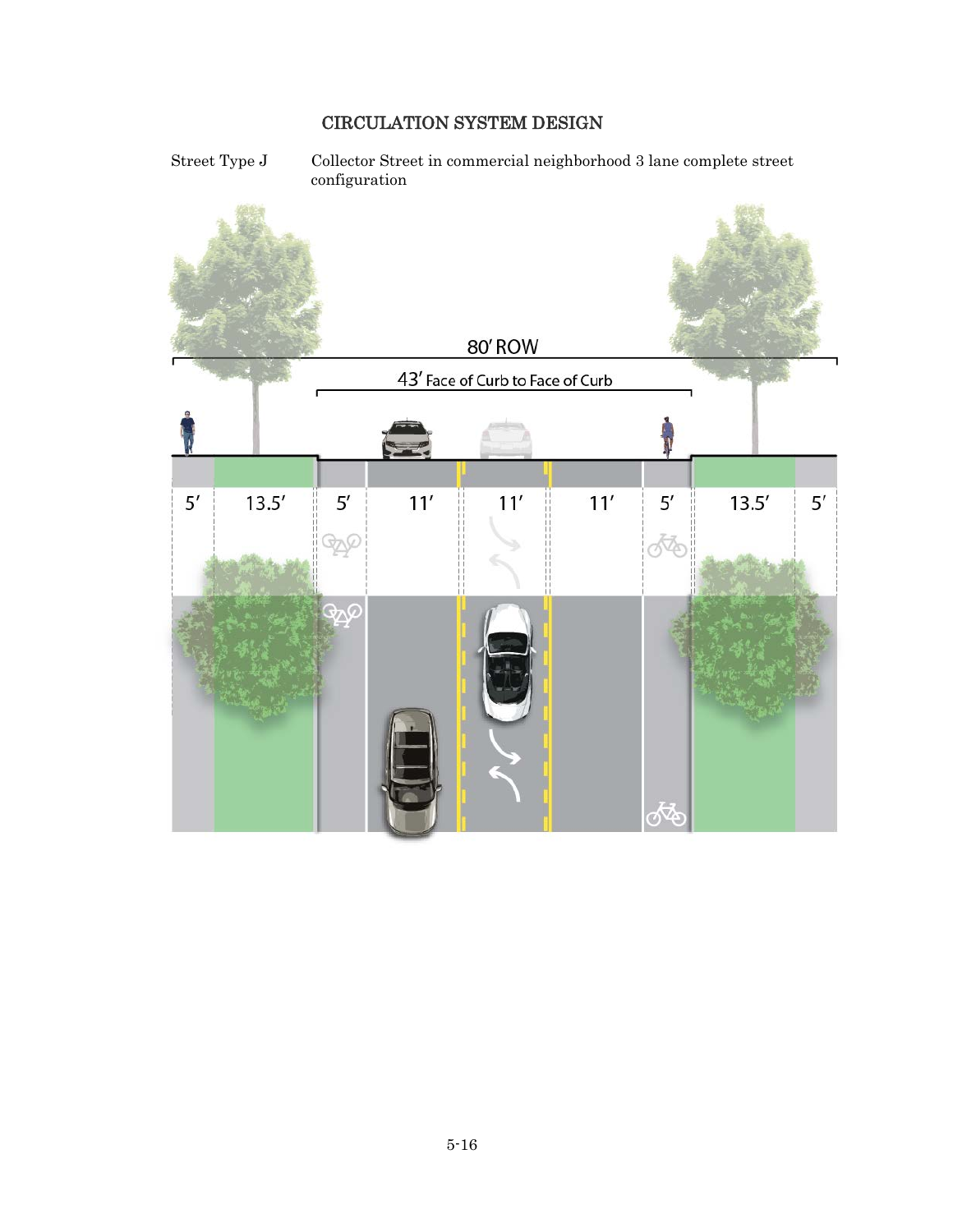Street Type K Collector Street in Commercial neighborhood with landscaped median and no parking

![](_page_16_Figure_2.jpeg)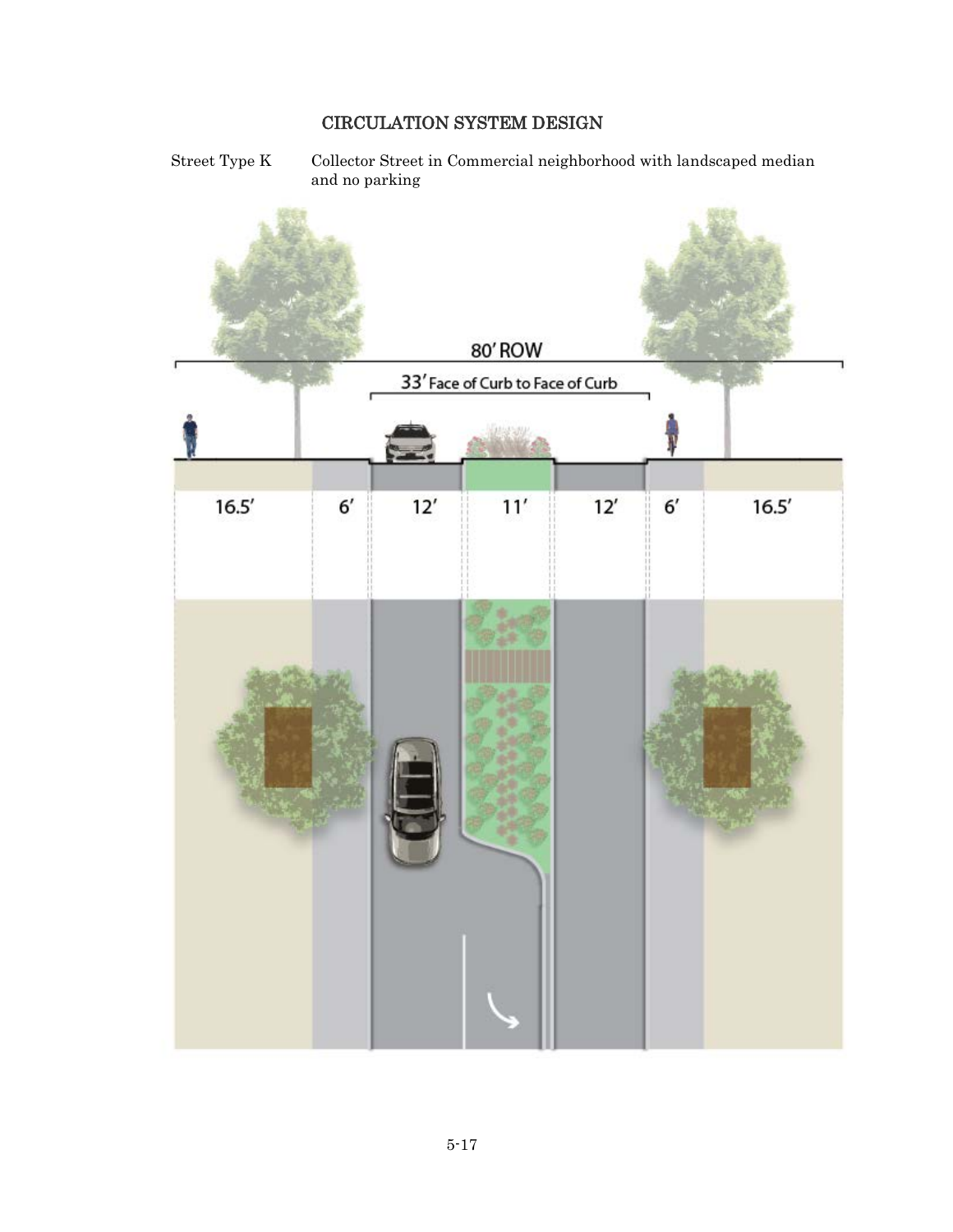Street Type L Collector Street in Residential or Commercial area neighborhood landscaped median and on street parking

![](_page_17_Picture_2.jpeg)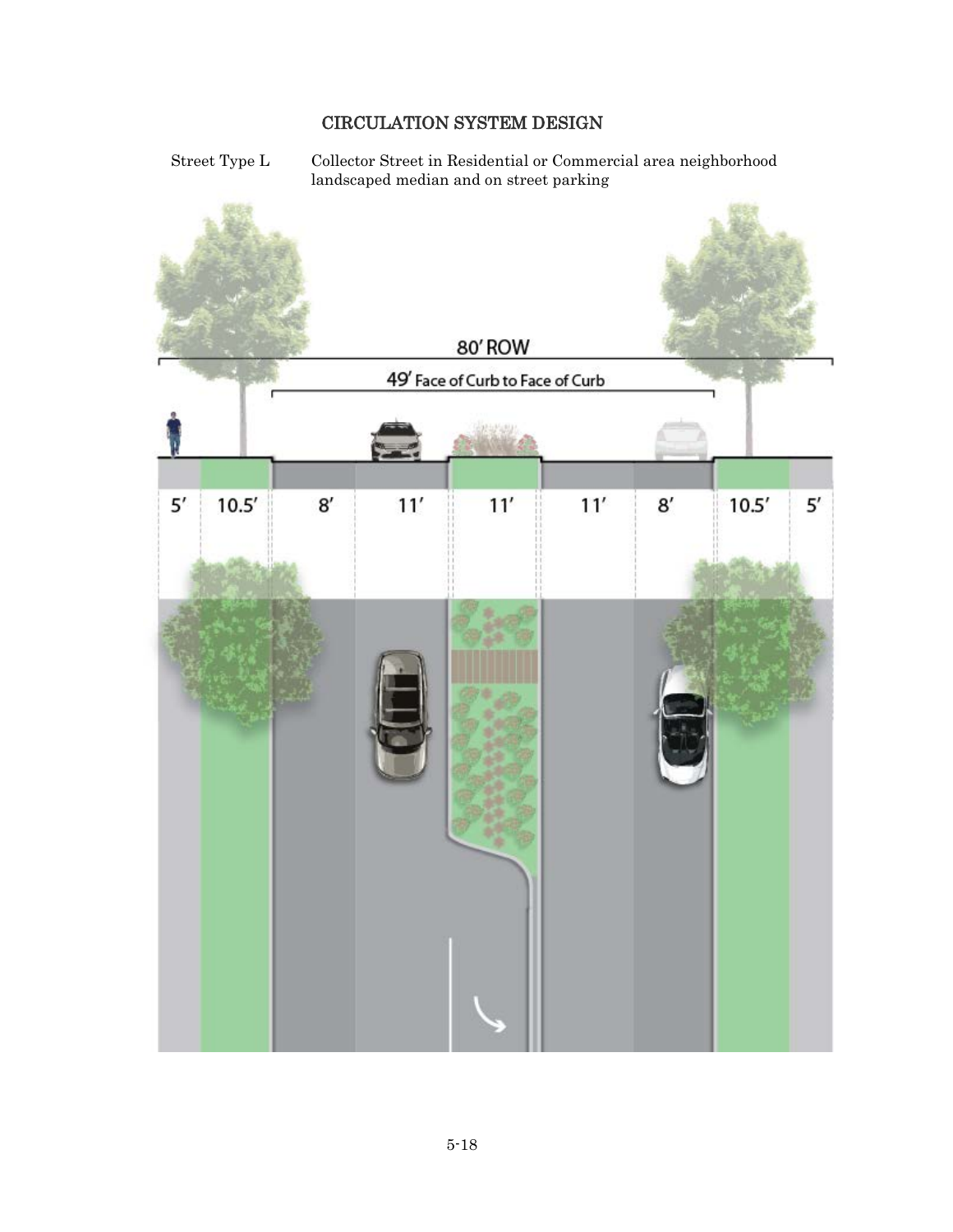Street Type M Collector Street in Residential neighborhood with landscaped median

![](_page_18_Figure_2.jpeg)